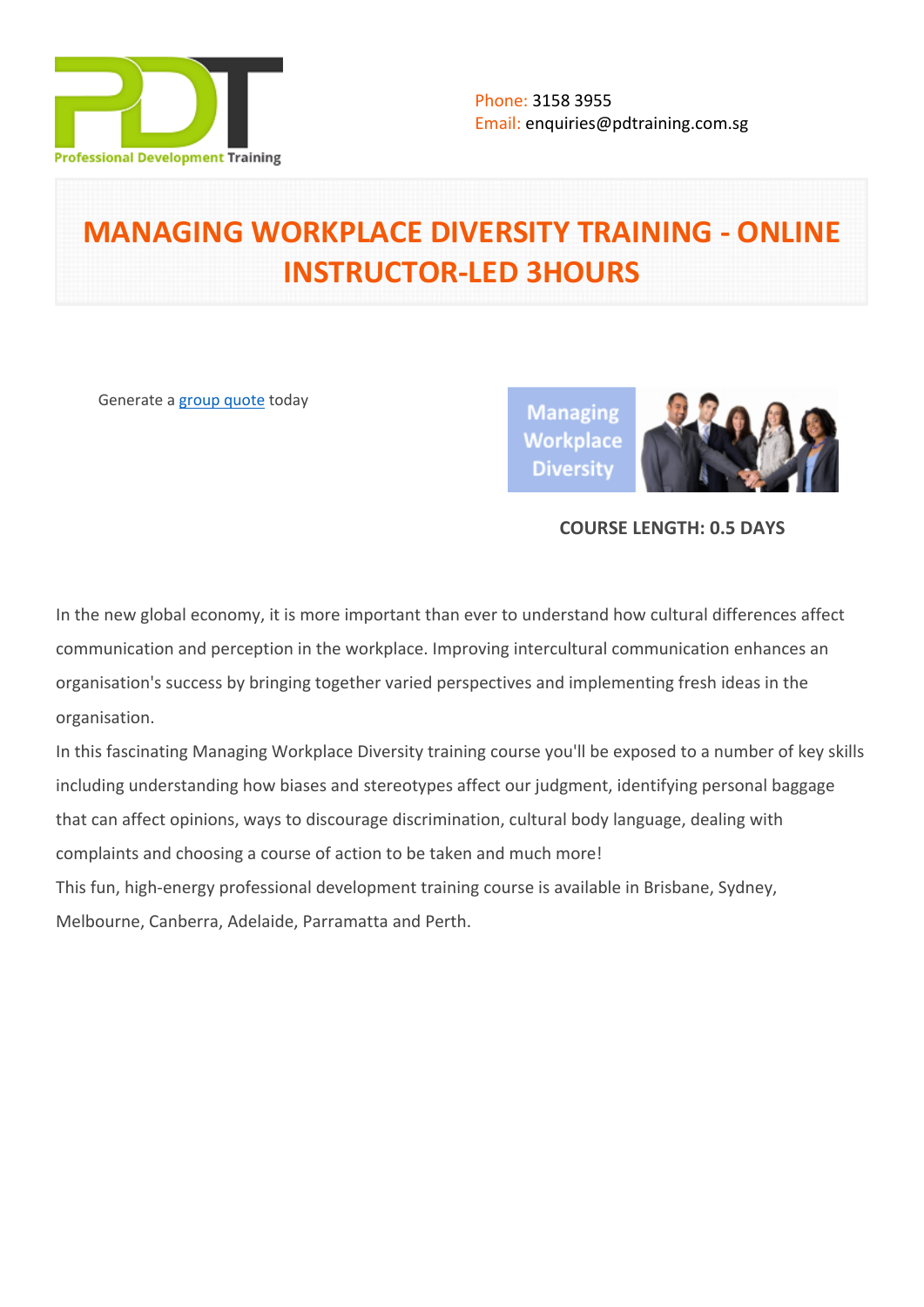# **MANAGING WORKPLACE DIVERSITY TRAINING - ONLINE INSTRUCTOR-LED 3HOURS COURSE OUTLINE**

# **FOREWORD**

As the world gets smaller, the workforce becomes more mobile and outsourcing becomes more common. The need to understand diversity and to be able to include cultural diversity as part of the work-place culture is becoming increasingly important.

In Australia, we celebrate our cultural diversity as a country and many organisations are multi-cultural by design. However this diversity can bring with it a series of issues that need to be highlighted and understood, so this course was designed to help organisations create a positive cultural awareness and policy.

## **OUTCOMES**

#### **After completing this course participants will be able to:**

- Learn about stereotypes & biases, how they develop, and gain insights into one's own perspectives
- Gain effective strategies for removing barriers to diversity in the workplace
- Communicate more effectively in a diverse population
- Learn the importance of non-verbal communication
- Master ways of encouraging diversity in the workplace while discouraging and preventing discrimination
- Learn how to respond to personal complaints & develop a support system to manage this resolution process
- Gain a professional approach to record, analyse and resolve situations involving diversity
- Learn how to create a mechanism of prevention to reduce negative or discriminating situations and to keep them from repeating

#### **MODULES**

#### **Lesson 1: Understanding Stereotypes**

- Stereotypes vs. Biases
- Identifying Your Baggage
- Understanding what this Means

# **Lesson 3: Verbal Communication Skills**

 Listening and Hearing: They aren't the same thing

#### **Lesson 2: Breaking Down the Barriers**

- Changing your Personal Approach
- Encouraging Workplace Changes
- Encouraging Social Changes

#### **Lesson 4: Non-Verbal Communication Skills**

- Body Language
- The Signals you Send to Others